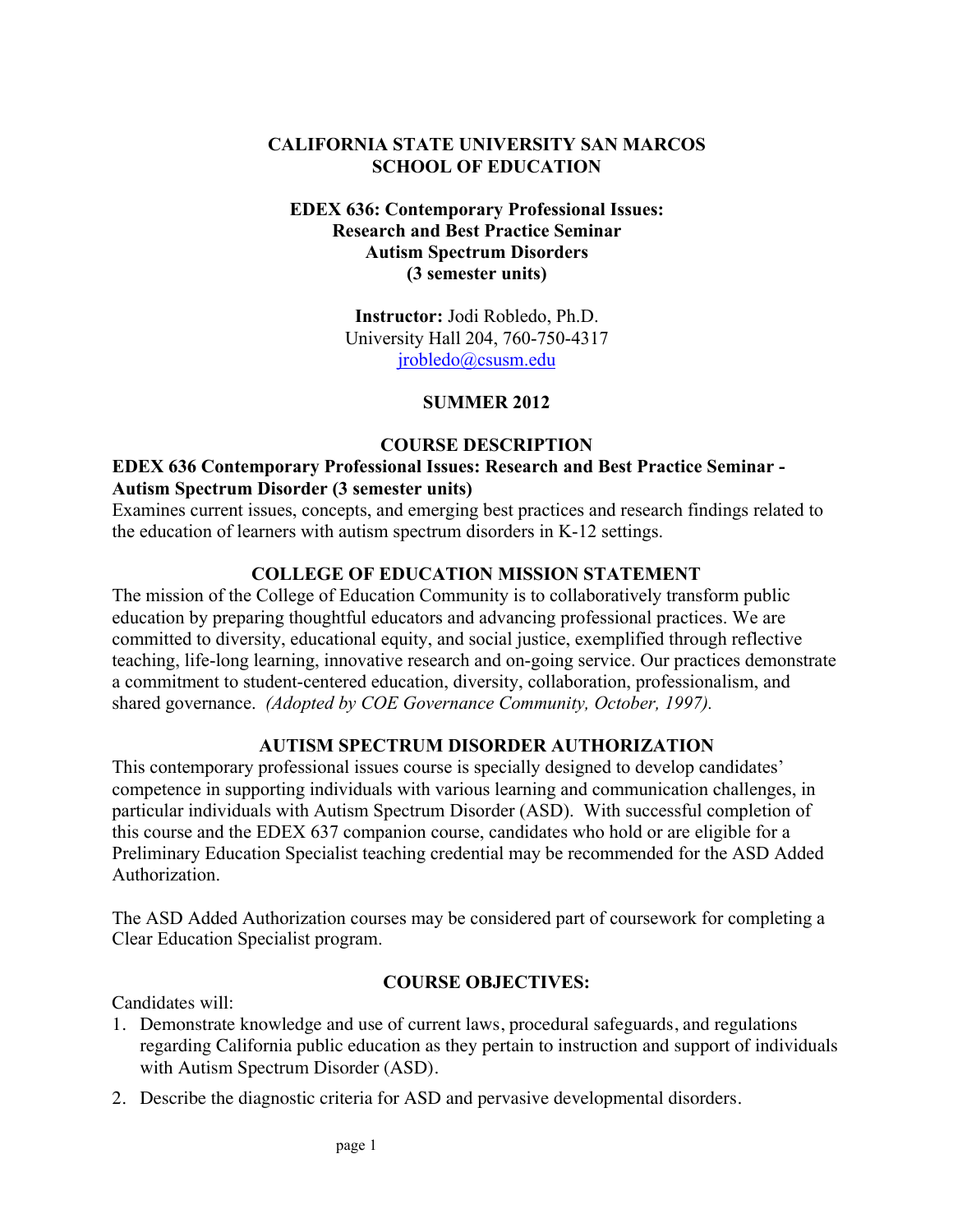- 3. Identify the theorized etiologies and nature of ASD including the notion of autism as a movement difference and the role of genes, environment, and gene environment interaction.
- 4. Describe assessment instruments used for initial screening, diagnostic processes, educational planning and intervention, and curriculum-based monitoring of progress for individuals with ASD.
- 5. Describe the characteristics and issues surrounding autism in early childhood, including the impact of social-communicative skills, speech and language characteristics, sensory systems and sensory regulation supports, cognitive and play skills.
- 6. Describe the impact of ASD throughout the lifespan to adulthood including socialcommunicative skills, cognitive skills, neurological and sensory differences and needs, relationship development, employment, and independent living.
- 7. Identify current research on learning and effective curricula and teaching and support practices and curricula for students with ASD across learning environments.
- 8. Discuss the different interventions available for students with ASD, the appropriateness of the interventions, and the pros and cons of each. Some of the interventions included applied behavioral analysis (ABA), Floor Time, SCERTS, Pivotal Response Treatment, and TEACCH.
- 9. Demonstrate the ability to manage learning environments, design and structure daily classroom routines, and motivate students with autism using meaningful curriculum and positive motivational strategies.
- 10. Demonstrate knowledge and skill in planning and implementing social skills lessons and Positive Behavior Support plans to increase skills and teach replacement behavior using principles of reinforcement theory, motivation, stimulus control, functional analysis and assessment, functional communication training, self-management, and behavioral contracts.
- 11. Demonstrate the ability to select, implement, monitor evidence-based educational practices to accommodate the needs of individual students across a range of instructional settings, including the use of technology.
- 12. Demonstrate knowledge and skill in developing, adjusting, and implementing individually designed instructional strategies for core curriculum areas to meet the special characteristics and needs of students with Autism Spectrum Disorders.

# **REQUIRED TEXTS, ARTICLES, DVDS, AND WEBSITES**

# *Required Text:*

Kluth, P. (2010). *"You're going to love this kid!" Teaching students with autism in the inclusive classroom* (2nd ed.). Baltimore: Brookes.

# *Required Readings: (Will be sent via email in PDF format)*

Grandin, T. & Barron S. (2005). *Unwritten rules in social relationships: Decoding social mysteries though the unique perspective of autism.* Arlington, TX: Future Horizons.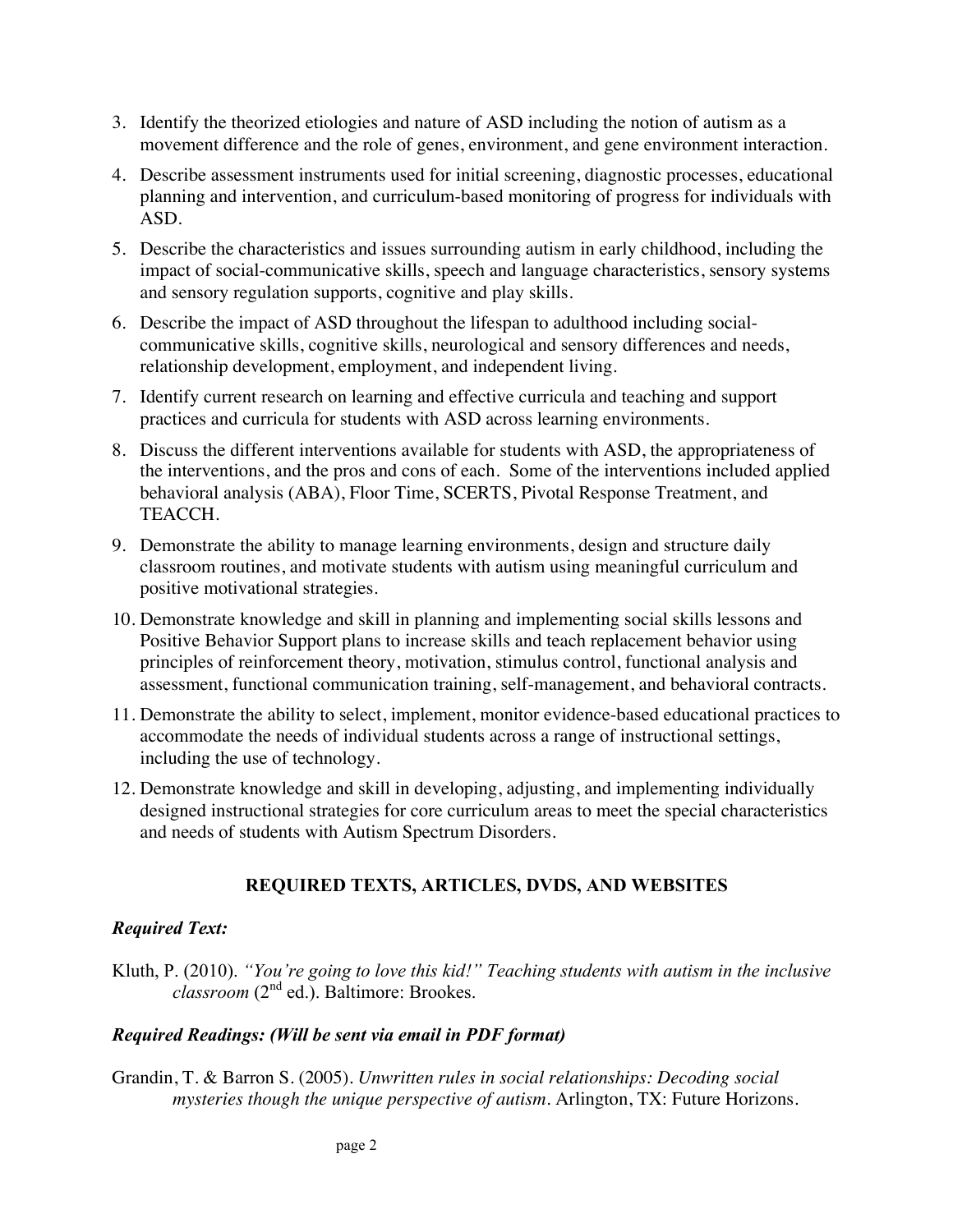Kanner, L. (1943). Autistic disturbances of affective contact. *Nervous Child, 2,* 217-250.

Romoser, M. (2000). Malemployment in autism. *Focus on Autism and other Developmental Disabilities 15*(4), 246-247.

# *Selected Additional Readings:*

- Boutot, E. A., & Smith Myles, B. (2011). *Autism spectrum disorders: Foundations, characteristics, and effective strategies.* Boston: Pearson.
- Donnellan, A.M., Hill, D.A., & Leary, M.R. (2010). Rethinking autism: Autism and the concept of neurodiversity, *Disability Studies Quarterly,* 30 (1).
- Donnellan, A.M, Leary, M., & Robledo, J. (2006). I can't get started: Stress and the role of movement differences for individuals with the autism label. In G. Baron, J. Groden, G. Groden, & L. Lipsitt (Eds.), *Stress and coping in autism* (pp. 205-245). Oxford: Oxford University Press.
- Kluth, P. & Chandler-Olcott, K (2008). *"A land we can share"- Teaching literacy to students with autism.* Baltimore: Brookes.
- Kluth, P. & Schwarz, P. (2008). *"Just give him the whale!" 20 ways to use fascinations, areas of expertise, and strengths to support students with autism.* Baltimore: Brookes.
- National Autism Center (2009). *Evidence-based practice and autism in the schools: A guide to providing interventions to student with Autism Spectrum Disorders.* Randolph, Mass: National Autism Center.
- National Research Council (2001). *Educating children with autism.* Washington, DC: National Academy Press.

# **SUPPLEMENTAL RECOMMENDED TEXTS, ARTICLES, DVDS, AND WEBSITES**

Bicklen, D. (2006). *Autism and the myth of the person alone*. New York: University Press. Gray, C. (2010). *The new social story book.* Arlington, TX: New Horizons, Inc. http://www.autism-hub.co.uk/ (Autism Hub – The Place to Blog on autism, advocacy, science, and parenting) http://www.teacch.com (TEACCH homepage) http://www.paulakluth.com (free tips and resources by the author of your text) http://www.patrickschwarz.com (links and inspirations by a recommended author)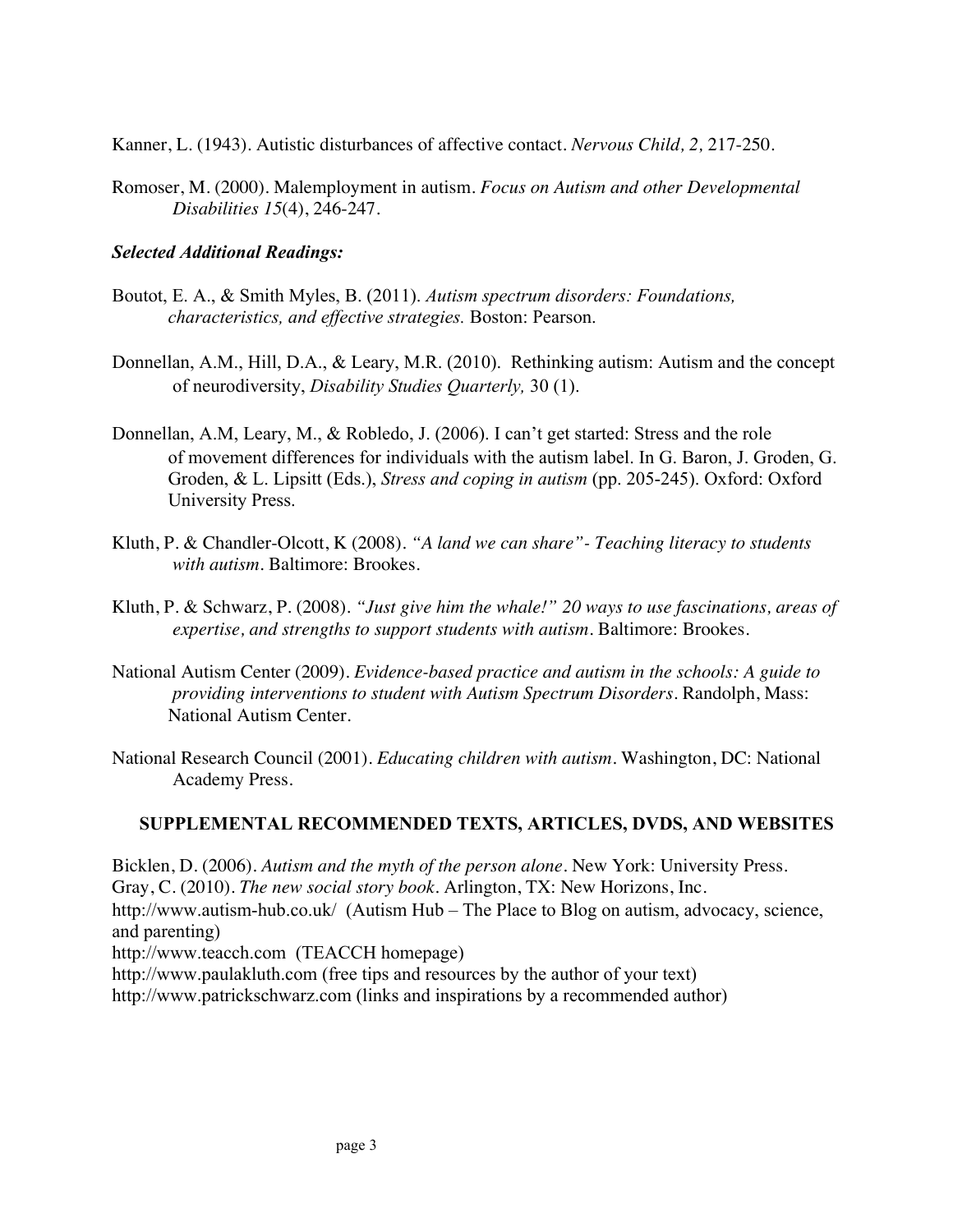## **REFLECTION ON STANDARDS REQUIREMENT**

The course objectives, assignments, and assessments have been aligned with the CCTC (California Commission on Teacher Credentialing) standards for the ASD added authorization (AA). ASD AA candidates are required to provide descriptions and artifacts that evidence that the three ASD AA standards listed below are addressed.

## **ASD Standard 1: Characteristics of Students with Autism Spectrum Disorder**

The program provides opportunities for the candidate to be able to identify the unique characteristics of students with ASD. The candidate demonstrates unique knowledge of cognition and neurology and the core challenges associated with language and communication, social skills, behavior, and processing and their implications for program planning and service delivery.

## **ASD Standard 2: Teaching, Learning and Behavior Strategies for Students with ASD**

The program ensures that each candidate is able to demonstrate knowledge, skills and abilities to become proficient in implementing evidence-based and multi-faceted methodologies and strategies necessary in teaching and engaging students with ASD from acquisition to generalization.

## **ASD Standard 3: Collaborating with Other Service Providers**

The program will ensure that each candidate teaching students with ASD is able to demonstrate the ability to collaborate as a member of a multidisciplinary team with all service providers and effectively interact with families.

# **SELECTED ASSIGNMENTS**

#### **Collaboration and Participation (38 points)**

For each of the class sessions, a maximum of five (5) participation points are assigned based upon collaborative cooperation in class and group activities; respectful interactions with speakers classmates, and the instructor; and patience and flexibility. Students arriving late, leaving class early, or coming back late from breaks will lose participation points. If you are using technology for purposes other than instruction, you will not receive participation points. Please note the School of Education attendance policy in this syllabus. Eight (8) participation points will be given for June  $16<sup>th</sup>$ .

#### **ASD AA Standards (2 points):**

The course objectives, assignments, and assessments have been aligned with the CCTC (California Commission on Teacher Credentialing) standards for the ASD added authorization (AA). ASD AA candidates are required to formally address the three CCTC Standards for the Autism Spectrum Disorder Added Authorization (ASD AA) by completing the ASD AA Checklist for the EDEX 636 and EDEX 637 courses. ASD AA candidates are required to submit to the course instructor the ASD Standards Checklist with acceptable evidences noted. Granting of the ASD authorization is contingent upon submission of a completed checklist to the course instructor(s) of each of the two courses (EDEX 636 and 637).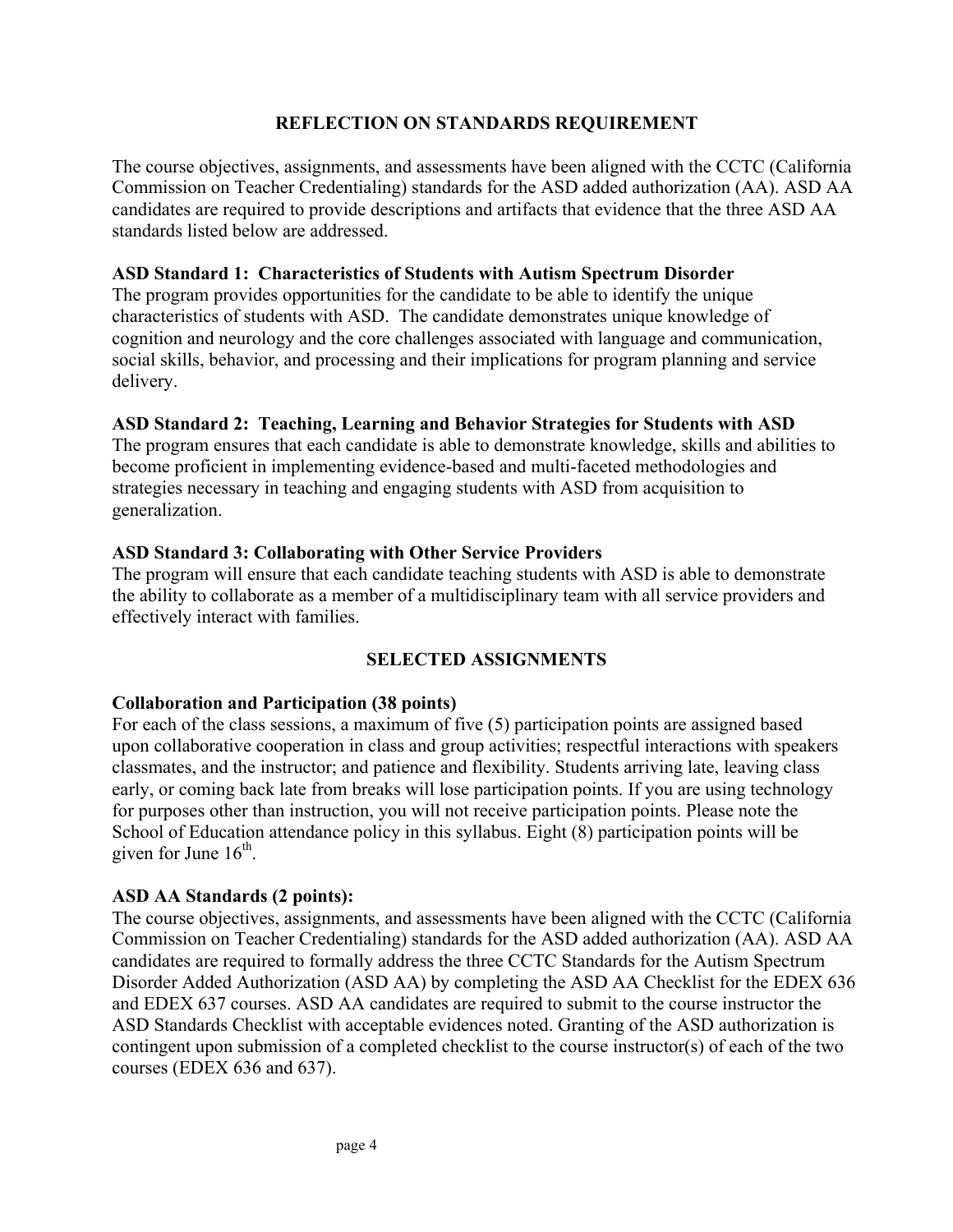# **Specific Area of Expertise Research Paper (20 points):**

Each participant will select and develop an area of expertise in a self-selected specific area of interest related to Autism Spectrum Disorder in which you wish to develop additional professional knowledge and expertise. See the 12 course objectives above for ideas of potential topics to explore. Also see the reading list and websites suggested for additional ideas. The instructor should approve topics before beginning exploration of readings, websites, and so forth. Each participant submits an annotated bibliography in APA Style  $(6<sup>th</sup> Edition)$  format of at least five (5) primary (e.g., journal article) sources beyond the required readings for this course. Papers will include a) an introductory page that explains the topical area and why this is of interest to the participant, b) the annotation (summary) of each of the selected articles of approximately one page in length, c) a concluding paragraph that summarizes what was learned from the five (5) articles and d) reference page presented in APA style which includes all references cited in paper. You will need to activate your CSUSM email account to access the library at CSUSM. Papers are submitted as hard copies in class. Examples will be provided in class. Grading rubric will be shared in class.

## **Reading Reflections (16 points, 4 reflections at 4 points each):**

Reading reflections are based upon course readings. All required readings will be emailed to you the first night of class. Submit and respond to the prompt(s) by the due date. Each reflection must be 2 pages double-spaced, 12 pt. font. Turn in hardcopies in class.

Reflection #1 (Definition of Autism): Read Leo Kanner's *Autistic Disturbances of Affective Contact* and Chapter 1 of the Kluth text. Based upon these readings, how has our definition and understanding of autism changed over the past 7 decades?

Reflection #2 (Lived Experience): Explore the Autism Hub and/or view a film on and/or by individuals with ASD. Based on your "lived experience," compose a reflection about something you learned about individuals with ASD, specifically referring to what you saw, with whom you interacted, and/or what you read that taught or reminded you of your learning.

Reflection #3 (Social Thinking Perspective): Read the chapter, *ACT ONE - Two Perspectives on Social Thinking*. First read Temple Grandin's *Scene 1: My World is What I do*. Then read Sean Barron's *Scene 2: A Different Perspective on Social Awareness*. Compare and contrast their perspectives on social thinking in ASD.

Reflection #4 (Transition and Employment): Read Romoser, M. (2000). Malemployment in autism. *Focus on Autism and other Developmental Disabilities* 15(4), 246-247. What is your opinion on Romoser's perspective? What are his key pieces of advice that are "take aways" for you.

#### **Best Practice Application Case Studies (24 points -20 Case Studies; 4 Presentation):**

In order to evidence the application of the knowledge and skills required of the three ASD AA standards, each candidate develops two case studies, each of which involves an application with one or more students with ASD. Each of the two applications may be with the different students or with the same student. Each case study has the three component parts described below.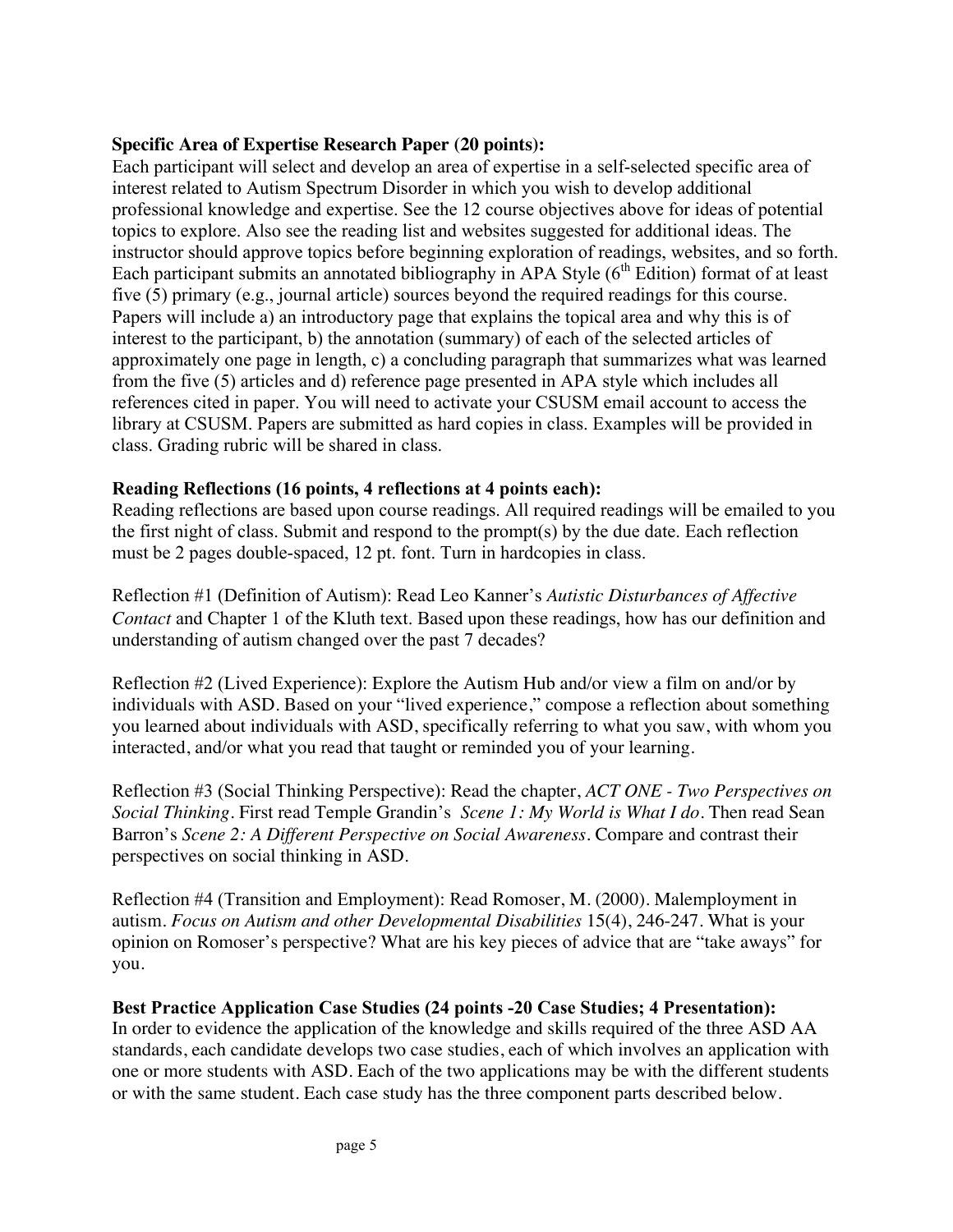Pseudonyms must be used to protect confidentiality. You will be asked to present one of your case studies at the last class meeting. Case studies must be submitted in class.

## *Case Study Components*

*Part 1*. Profile of Student with ASD: Summary of strengths and challenges along the dimensions described in the standards checklist inclusive of any assessment approaches used to learn more about a student (Standard 1 & Standard 2.1)

*Part 2.* Academic, Social, Communication, Behavior, and Self-Regulation Supports and Strategies **Description** (Standard 2 &/or 3)

Select and describe two applications (one per case study) that allow you to enhance/refine your delivery of current academic, social, communication, behavioral and/or selfregulation supports and strategies. Be sure to emphasize why this type of strategy/support is appropriate for the student you are working with and how you will personalize this support/strategy. If you wish to focus upon an application that is not listed or covered in the list below, we encourage you to do so and propose it to your instructor as soon as possible in the semester so that you can get going with developing and implementing the practice.

Academic Supports: Using fascinations, areas of expertise, and strengths to connect a student to the curriculum and meet the unique needs of a student with ASD (Standard 2.2)

Fostering Social Interactions and Building Communication Skills (Standard 2.3)

Positive Behavior Support Plan and/or Behavior Intervention Plan (Standard 2.4)

Classroom Structure, Organization and Self-Regulation Support Systems (Standard 2.5)

Advancing Inclusive and Natural Peer Supports in General Education Through Collaborating with Others (Standards 2 and 3)

Your Proposed Application Based Upon Course Objectives and ASD AA Standards

*Part 3.* Academic, Social, Communication, Behavior, and Self-Regulation Supports and Strategies **Application** (Standard 2 &/or 3)

Describe and document the application process of your selected support/strategy. Data collection, work samples, etc. belong in this section.

*Part 4.* Reflection on Implementation of Part 2 Supports and Strategies: "What I learned; what went well; what could be improved for the future; next steps."

Case Study Presentation: Be prepared to share one of your case studies with the class. (4 points)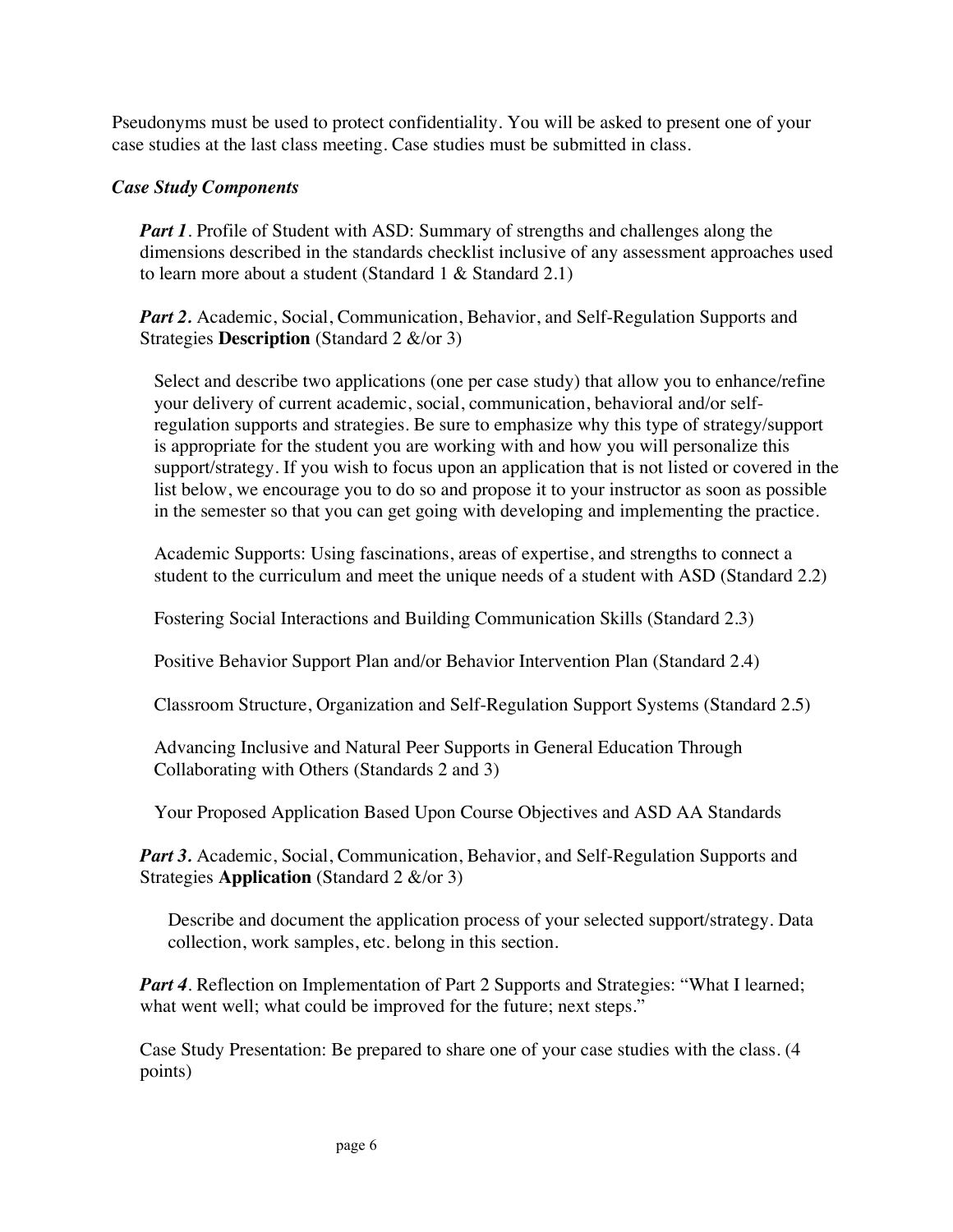## GRADING SCALE AND POINT DISTRIBUTION

#### **93% = A 90% = A- 87% = B+ 83% = B 80% = B- 77% = C+**

Points below 77 = F. A grade of C+ or better is required for a course to count toward a credential or added authorization.

#### **Course Points**

| Collaboration and Participation           | 38 |  |
|-------------------------------------------|----|--|
| <b>ASD AA Standards Checklist</b>         |    |  |
| Specific Area of Expertise Research Paper | 20 |  |
| <b>Reading Reflections</b>                |    |  |
| Reading Reflection 1                      | 4  |  |
| Reading Reflection 2                      | 4  |  |
| Reading Reflection 3                      | 4  |  |
| Reading Reflection 4                      | 4  |  |
| Case Studies and Presentation             | 24 |  |

## TOTAL POSSIBLE POINTS 100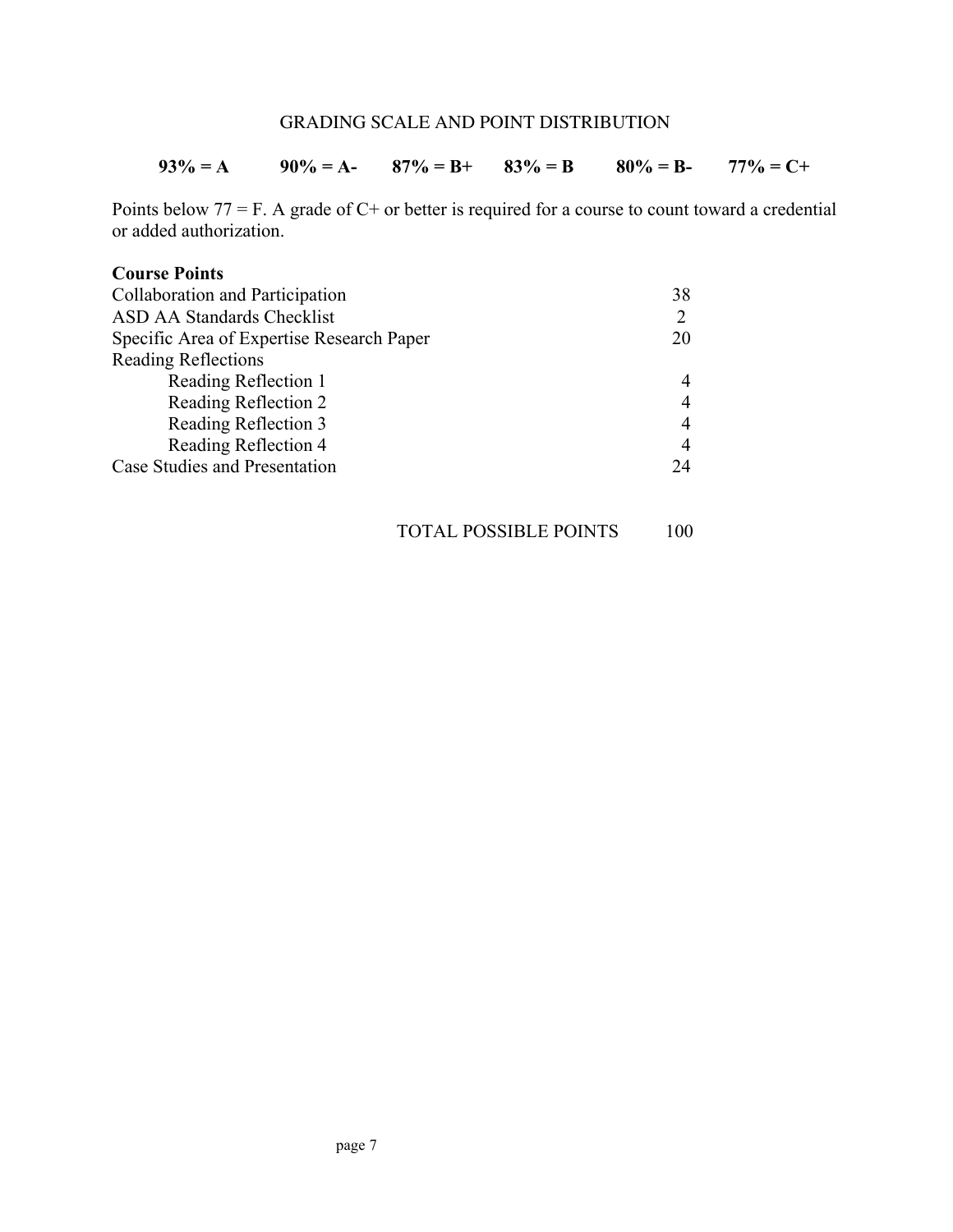# **CLASS SCHEDULE, TOPICS, READINGS, AND ASSIGNMENTS**

| Date                                                        | Topic                                                                                                                                                                                                                                                                                                         | Reading                                              | Assignment Due<br>Date                                                       |
|-------------------------------------------------------------|---------------------------------------------------------------------------------------------------------------------------------------------------------------------------------------------------------------------------------------------------------------------------------------------------------------|------------------------------------------------------|------------------------------------------------------------------------------|
| June 4<br>$5:00 - 9:00$<br>Markstein<br>105                 | Overview of Course<br>Overview of ASD<br>Screening and Assessment                                                                                                                                                                                                                                             | Kluth Ch. 1<br>Kanner<br>Article<br>(emailed)        |                                                                              |
| June 5<br>$5:00 - 9:00$<br>Markstein<br>105                 | Characteristics of ASD: Social,<br>Communication, Behavior,<br>Sensory, Movement and Learning<br><b>Differences</b>                                                                                                                                                                                           | Grandin and<br><b>Barron</b><br>Chapter<br>(emailed) |                                                                              |
| June 7<br>$5:00 - 9:00$<br>Markstein<br>105                 | <b>Characteristics Continued</b><br><b>Evidence-Based Practices</b><br>Theoretical Basis for Intervention:<br>Behavioral, Developmental, and<br>Perceptual-Cognitive                                                                                                                                          | National<br>Autism<br>Center<br>(Emailed<br>reading) |                                                                              |
| June 11<br>$5:00 - 9:00$<br>Markstein<br>105                | Foundational Supports in Inclusive<br>Schooling<br><b>Positive Behavioral Supports</b>                                                                                                                                                                                                                        | Kluth Ch. 3,<br>$5 - 11$                             | All Reading<br><b>Reflections DUE</b>                                        |
| June $12$<br>$5:00 - 9:00$<br>Markstein<br>105              | Collaboration and Cooperation in<br><b>Inclusive Schools</b><br><b>Case Study Presentations</b>                                                                                                                                                                                                               | Kluth Ch. 2,<br>4,12,                                | Research Project<br><b>DUE</b><br><b>ASD</b> Standards<br>Checklist Sign-off |
| June 15<br>$4:00 - 7:00$<br>p.m.<br>Markstein<br>125        | "Autism Spectrum Disorder: Real<br><b>Supports for Real Lives"</b><br><b>KEYNOTE:</b><br>Anne M. Donnellan, Ph.D.<br>"New Understandings of Autism<br>Spectrum Disorder"                                                                                                                                      |                                                      | Case Study DUE                                                               |
| June 16<br>$8:30$ a.m. $-$<br>3:00 p.m.<br>Markstein<br>125 | "Autism Spectrum Disorder: Real<br><b>Supports for Real Lives"</b><br>Darlene Hanson - Making you<br><b>Technology Communicative</b><br>Beth Gallagher and Kirk<br>Hinkleman – Intentional Teaming<br>and Person Centered Thinking for<br>Adults with ASD<br>Rich Villa, Ph.D. and Panel of<br>Self-Advocates |                                                      |                                                                              |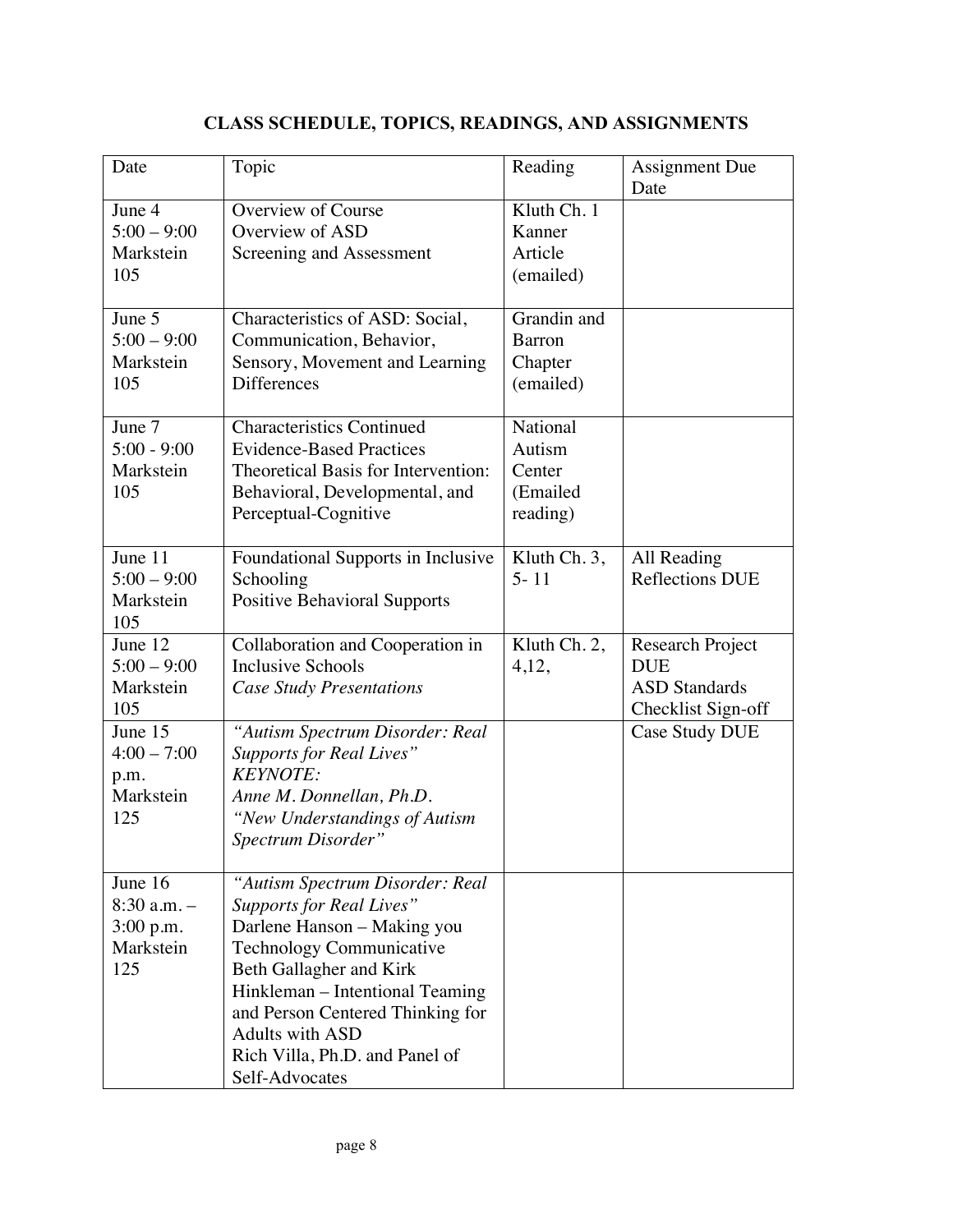#### **PROFESSIONAL REQUIREMENTS**

- 1. Attend all class sessions as points are earned for each class session attended. As this is an intense summer course, you are expected to come to every class meeting. *Please be on time*, call/email the instructor if you will be arriving late.
- 2. "Person-first" language (e.g., "Student with learning disabilities" rather than "Autistic student, or SDC student.") State "Johnny, who happens to have a learning disability" rather than "my RSP" student.") This must be used throughout all written and oral assignments and discussions. Never, ever, ever, ever use the word "management" to describe supporting students with troubling behavior.
- 3. Word process all written documents, unless requested otherwise. Keep a copy of all of your work. You will want these copies for your records and for future use as professional portfolio entries.
- 4. Complete and hand in all assignments on the due dates for full credit. Late assignments will receive a two-point deduction. If you have extraordinary circumstances that impact completion of your assignments, please let the instructor know. Any time that you have questions or concerns, please contact the instructor immediately.
- 5. Participate in class discussions and group activities and demonstrate positive interpersonal skills with classmates and guests. This includes the professional courtesies of keeping your phone on "vibrate," restricting the use of lap top computers to notetaking (no surfing the web, e-mailing, or working on assignments) and keeping side conversation to a minimum.
- 6. Select a class "buddy" to ensure that you receive handouts and information when you must miss class. Buddy: E-Mail: Telephone: Fax:

#### **ALL UNIVERSITY WRITING REQUIREMENT**

Every course at the university is required to have a writing requirement of at least 2500 words. In EDEX 636 this requirement is met via the written assignments.

#### **STUDENTS WITH DISABILITIES REASONABLE ACCOMMODATIONS**

Students must be approved for services by providing appropriate and recent documentation to the Office of Disable Student Services (DSS). This office is located in Craven Hall 5205, and can be contacted by phone at (760) 750-4905, or TTY (760) 750-4909. Students authorized by DSS to receive reasonable accommodations should meet with their instructor during office hours or, in order to ensure confidentiality, in a more private setting.